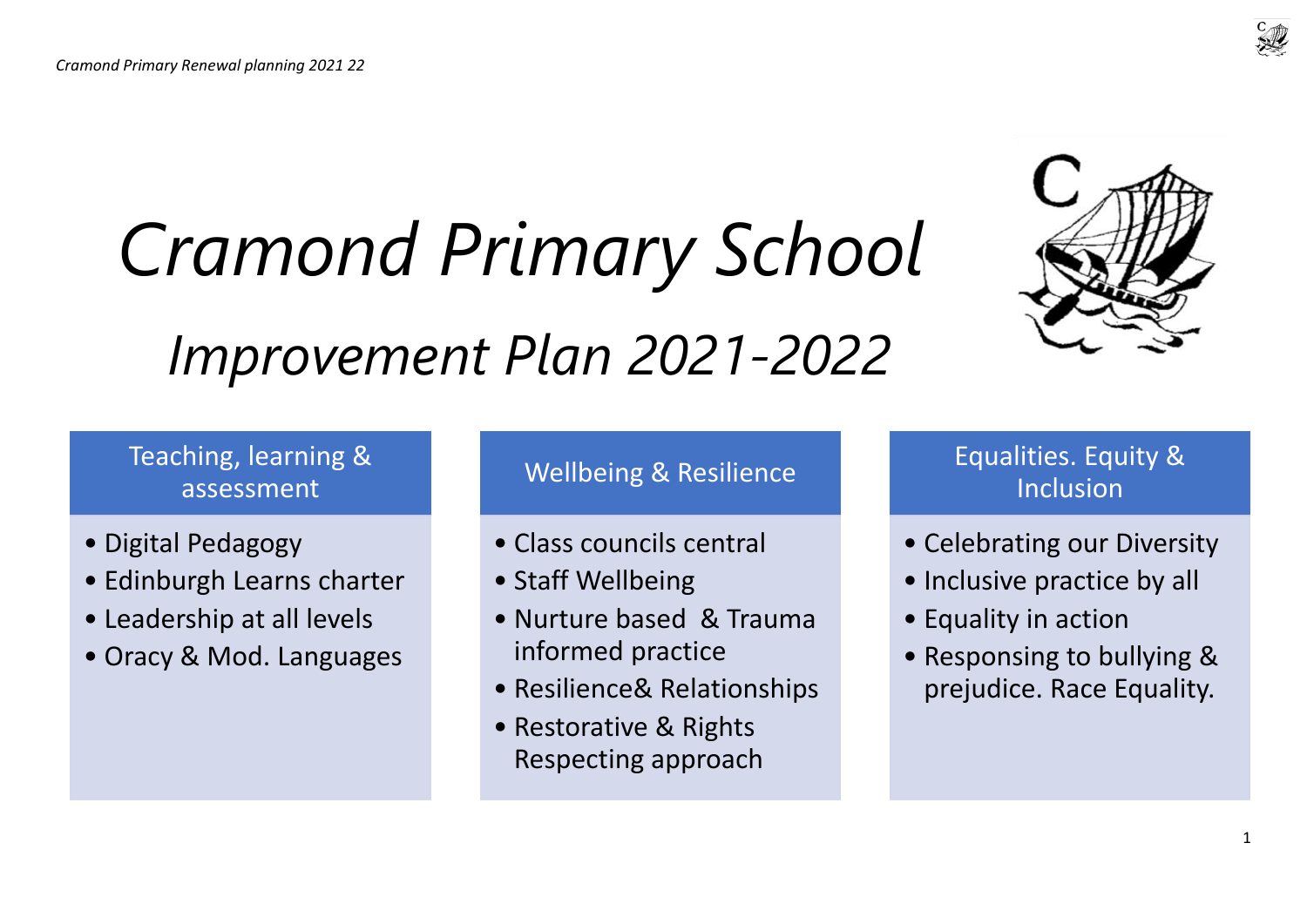| Renewal Theme 1           |                                                                                                                                                                                                                                                                                                                                                                 | <b>Teaching, Learning &amp; Assessment</b>                                                                                                                             |                                                                                                                                                                                                                                                                                                                                                                                                                                                                                                                                                                                                                                                                                                                                                                                                                                                                                                                                               | <b>Overall Responsibility</b>                                                                      | HT DHT JC YN                                                                                                                                                                                                                                                                   |
|---------------------------|-----------------------------------------------------------------------------------------------------------------------------------------------------------------------------------------------------------------------------------------------------------------------------------------------------------------------------------------------------------------|------------------------------------------------------------------------------------------------------------------------------------------------------------------------|-----------------------------------------------------------------------------------------------------------------------------------------------------------------------------------------------------------------------------------------------------------------------------------------------------------------------------------------------------------------------------------------------------------------------------------------------------------------------------------------------------------------------------------------------------------------------------------------------------------------------------------------------------------------------------------------------------------------------------------------------------------------------------------------------------------------------------------------------------------------------------------------------------------------------------------------------|----------------------------------------------------------------------------------------------------|--------------------------------------------------------------------------------------------------------------------------------------------------------------------------------------------------------------------------------------------------------------------------------|
| <b>Outcomes</b>           | All learners engage in a range of outdoor learning opportunities<br>$\bullet$<br>$\bullet$<br>$\bullet$                                                                                                                                                                                                                                                         |                                                                                                                                                                        | All staff are continuing to develop digital skills to support the appropriate and effective use of digital technologies in learning, teaching and assessment<br>All staff are continuing to develop relevant skills in the 4 aspects of the Edinburgh Learns Teaching Charter. Whole school focus on DIFFERENTIATION & FEEDBACK<br>All learners are continuing to develop the relevant digital skills to engage and enhance high quality learning, teaching and assessment<br>All learners make progress in their learning, including those learners in need of personalised support & interventions.<br>All staff are creative in using digital skills to make effective and inspiring use of digital technologies enhancing leadership, learning, teaching and assessment<br>All staff engage in moderation activities to further develop confidence in professional judgements across the curriculum but particularly literacy & numeracy. |                                                                                                    |                                                                                                                                                                                                                                                                                |
| <b>NIF Priorities</b>     | Improvement in attainment, particularly in literacy and numeracy<br>Closing the attainment gap between the most and least<br>disadvantaged children and young people                                                                                                                                                                                            |                                                                                                                                                                        | Qls/Themes<br>QI 1.1 Analysis and evaluation of intelligence and<br>data<br>QI 1.3 Strategic planning for continuous<br>improvement<br>QI 2.2 Rationale and design<br>$\bullet$<br>QI 2.2 Learning pathways<br>QI 2.3 Learning and engagement<br>QI 2.3 Quality of teaching                                                                                                                                                                                                                                                                                                                                                                                                                                                                                                                                                                                                                                                                   |                                                                                                    | QI 2.3 Effective use of assessment<br>QI 2.3 Planning, tracking and monitoring<br>QI 2.4 Universal support<br>QI 2.4 Targeted support<br>QI 2.5 Engaging families in learning<br>QI 3.2 Attainment in literacy and numeracy<br>QI 3.2 Overall quality of learners' achievement |
| <b>Digital Technology</b> | Tasks<br>Digital skills self-evaluation<br>Further develop school's digital strategy<br>Empowered Learning project to transform<br>learning at Cramond & beyond<br>Role of digital across all curricular areas,<br>learners experience and staff toolkit for<br>pedagogy and professional skills.                                                               | Responsibility<br>Helen, PT2 &<br>Yasmeen PT<br>All staff<br><b>Staff Digital YN</b><br>learning working<br>party – teach<br>meets & Cluster                           | Resources<br>Link to Digital Schools Self-<br>Evaluation HT create form<br>Link to Framework for Digital<br>Learning<br>Link to Digital Professional<br>Learning (self-directed and<br>webinars)<br>Empowered Learning project<br>Cluster digital school on teams                                                                                                                                                                                                                                                                                                                                                                                                                                                                                                                                                                                                                                                                             | Time<br>4 x 2hours CAT<br>Staff personal<br><b>CPD</b>                                             | Progress & Impact                                                                                                                                                                                                                                                              |
| $\bullet$<br>judgements   | <b>High Quality Learning &amp; Teaching</b><br>Access/deliver appropriate professional<br>learning for all staff to ensure they have<br>the skills to deliver high quality learning,<br>teaching and assessment as defined in the<br><b>EL Teaching Charter</b><br>• Staff to engage in school level moderation<br>activities to support teachers' professional | Early lead HT H<br><b>Donaldson</b><br>First lead PT Jay<br><b>Second lead YN</b><br><b>Whole school</b><br>inclusion &<br><b>GIRFEC overview</b><br><b>DHT Anna H</b> | <b>Edinburgh Learns Professional</b><br>$\bullet$<br>Learning Offer 2021-22<br>EL Assessment & Moderation<br>$\bullet$<br>Framework<br>Edinburgh Learns Assessment &<br>$\bullet$<br><b>Moderation Resources</b><br>Edinburgh Learns Engaging with<br>$\bullet$<br>Benchmarks Professional Learning                                                                                                                                                                                                                                                                                                                                                                                                                                                                                                                                                                                                                                           | $2 \times CAT$ (1<br>hour) Teach-<br>meets to share<br>EL learning<br>Attainment<br>meetings $x$ 3 |                                                                                                                                                                                                                                                                                |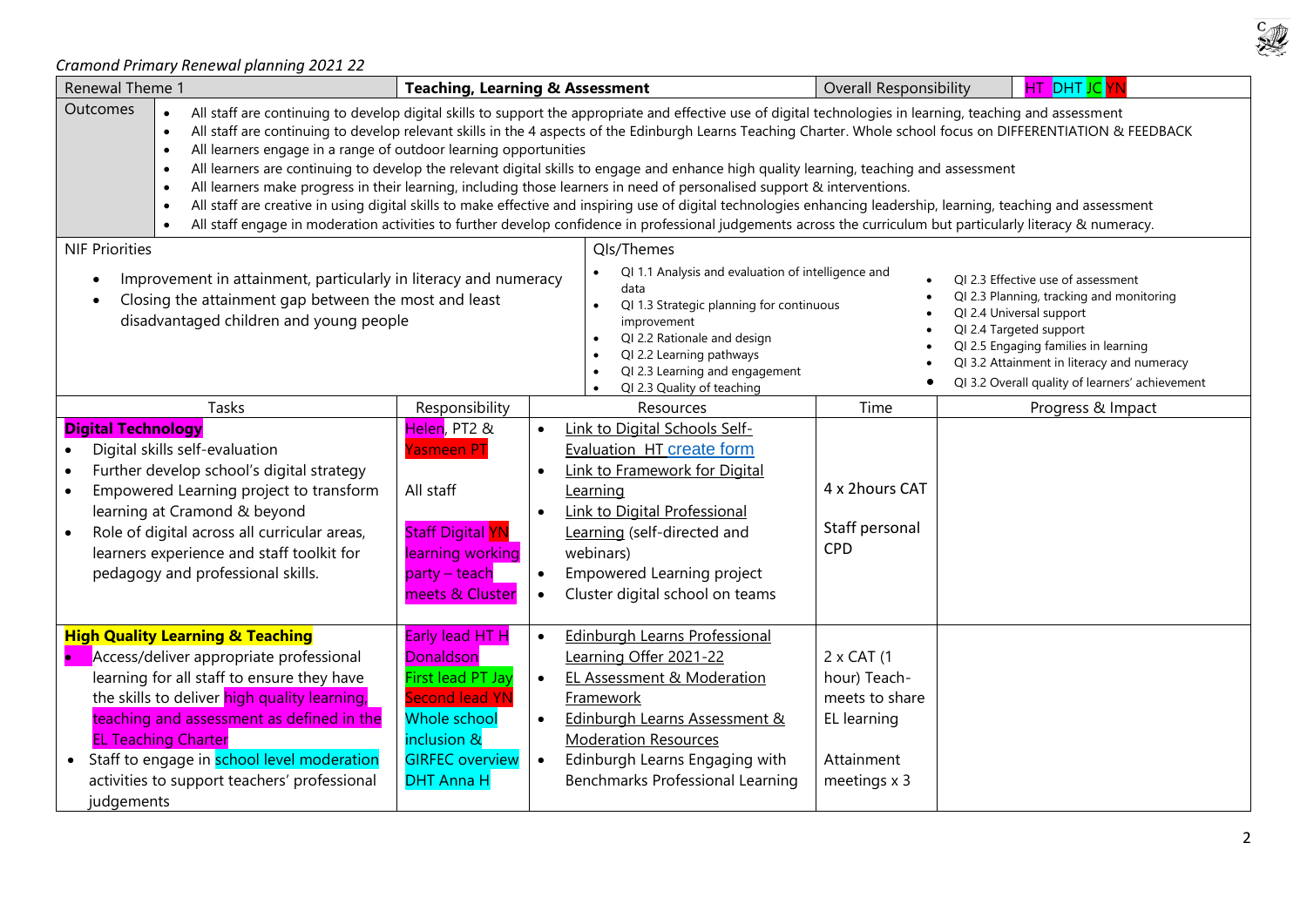

| Staff to engage in 2 cluster moderation<br>activities focusing on feedback<br>PT JC lead | <b>DHT AH lead</b><br><b>Edinburgh Learns Supporting</b><br>$\bullet$<br>Teacher Judgement in the BGE | Departmental<br>moderation |
|------------------------------------------------------------------------------------------|-------------------------------------------------------------------------------------------------------|----------------------------|
| (literacy/numeracy) using digital platforms                                              | Professional Learning                                                                                 | meetings x 3               |
| (eg. OneNote)                                                                            |                                                                                                       |                            |
| Lesson study approach - focus on feedback                                                |                                                                                                       | Cluster CAT                |
|                                                                                          |                                                                                                       | sessions x 2               |
| <b>Numeracy</b>                                                                          | empowered grp                                                                                         | 2 x CAT                    |
| Numeracy/mental agility - staff to engage                                                | lead Jay PT & P4<br><b>Additional resources</b>                                                       |                            |
| in in-house and EL professional learning to<br><b>Helen HT</b>                           | <b>SEAL P1/2 Training (Sway)</b><br>$\bullet$                                                         | In Service Day             |
| enhance skills and confidence in SEAL &                                                  | Chris (P5) &<br>SEAL P3/4 Training (Sway)<br>$\bullet$                                                | Time (Aug/                 |
| mental agility. Staff continue CPA methods<br>Owen (P7)                                  | <b>Supporting Learners with</b><br>$\bullet$                                                          | Oct/Jan)                   |
| P1 Gillian K<br>P5 Staff to engage in Numeracy & Maths                                   | <b>Additional Support Needs in</b>                                                                    |                            |
| <b>CLPL</b><br>P <sub>2</sub> Shona                                                      | Numeracy                                                                                              |                            |
| PSA training in SEAL supports and 6                                                      | P3 Katherine                                                                                          |                            |
| P6 Tom<br>Minute SEAL                                                                    |                                                                                                       |                            |
| <b>Literacy</b>                                                                          | <b>DHT Anna Lead</b>                                                                                  |                            |
| Reading, creative writing & spelling - in-                                               | Yasmeen PT P7<br>Early Level lead HT Helen Donaldson                                                  | 2 x CAT                    |
| house review of approaches to teaching                                                   | Literacy working<br><b>First Level lead PT Jay Cook</b>                                               |                            |
| reading to ensure pace, challenge and                                                    | party incl. SfL<br>Second Level lead PT Yasmeen Naeem                                                 |                            |
| P1 Rheona<br>progression from P1-P7                                                      | Whole school inclusion & GIRFEC                                                                       | In Service Day             |
| Listening & Talking - develop Oracy skills<br>P2 Curly                                   | overview DHT Anna H                                                                                   | Time (Aug/                 |
| to improve communication and discussion<br>P3 Marie                                      | Mod Languages Lead:                                                                                   | Oct/Jan)                   |
| to enhance reading & writing skills/depth.<br>P4 Jen                                     | Shona T(P2) Gillian K(P1) Jen F (P4)                                                                  |                            |
| Modern Languages refresh & refocus: L2<br>P5 David                                       | Second level tbc                                                                                      |                            |
| P6 Amy<br>French, L3 German - consistency school                                         |                                                                                                       |                            |
| <b>Outdoor Learning</b>                                                                  |                                                                                                       |                            |
| Review, plan and deliver safe and effective<br>All staff                                 | Edinburgh Outdoor Learning<br>$\bullet$                                                               | 2 x CAT                    |
| outdoor learning opportunities, ensuring                                                 | Team (Contacts)                                                                                       | sessions                   |
| provision (including residential                                                         | Lead PT Jay<br>Link to Edinburgh Outdoor                                                              |                            |
| P1 Iain S<br>experiences) are regular, progressive and                                   | Learning SORT resources                                                                               | In Service day             |
| P6 Amy<br>equitable                                                                      | Link to latest Edinburgh<br>$\bullet$                                                                 | time (Aug &                |
| Working party to draft position paper on<br>PE Murray                                    | <b>Coronavirus Excursions Toolbox</b>                                                                 | Jan)                       |
| outdoor learning, review with staff team                                                 | Amy lead - link<br>Link to Edinburgh Outdoor<br>$\bullet$                                             |                            |
| (and learners) and revise                                                                | to MF & Active<br>Learning Phase 2 T& L resources                                                     |                            |
| schools                                                                                  |                                                                                                       |                            |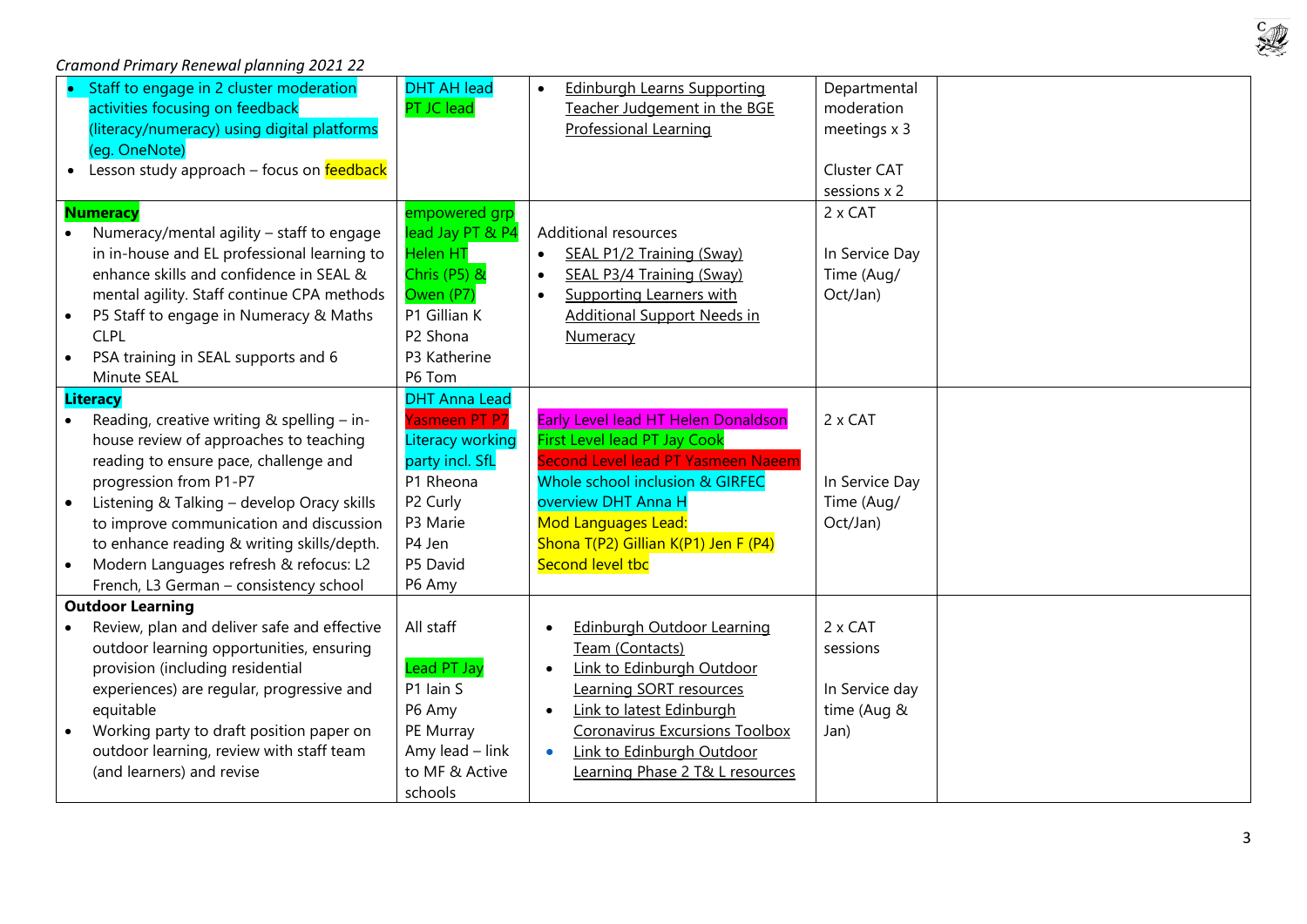

| Renewal Theme 2                                                                                                                                                                                                                                                                                                                                                                                                                                                                                                                          | <b>Health &amp; Wellbeing</b>                                                                                                                                                      |                                                                                                                                                                                                                                                                      | <b>Overall Responsibility</b>                                  | DHT AH PSO TL YN  |  |  |
|------------------------------------------------------------------------------------------------------------------------------------------------------------------------------------------------------------------------------------------------------------------------------------------------------------------------------------------------------------------------------------------------------------------------------------------------------------------------------------------------------------------------------------------|------------------------------------------------------------------------------------------------------------------------------------------------------------------------------------|----------------------------------------------------------------------------------------------------------------------------------------------------------------------------------------------------------------------------------------------------------------------|----------------------------------------------------------------|-------------------|--|--|
| Outcomes<br>Staff are provided with appropriate CLPL and planned opportunities to debrief regarding their own HWB<br>Staff & learners feel supported in relation to their own health and wellbeing<br>$\bullet$<br>All staff understand the 6 nurture principles and have planned how these can be used to support learners<br>$\bullet$<br>The nurture principles underpin the learning environment.<br>All staff are confident in holding restorative conversations with learners<br>The RSHP programme is implanted across the school |                                                                                                                                                                                    |                                                                                                                                                                                                                                                                      |                                                                |                   |  |  |
| <b>NIF Priorities</b>                                                                                                                                                                                                                                                                                                                                                                                                                                                                                                                    |                                                                                                                                                                                    | Qls/Themes                                                                                                                                                                                                                                                           |                                                                |                   |  |  |
| Improvement in children and young people's health and wellbeing<br>Early Level lead HT Helen Donaldson<br><b>First Level lead PT Jay Cook</b><br>Second Level lead PT Yasmeen Naeem<br>Whole school inclusion & GIRFEC overview DHT Anna H                                                                                                                                                                                                                                                                                               | 1.3 Leadership of Change<br>2.2 Curriculum<br>2.3 Learning, Teaching & Assessment<br>2.4 Personalised Support<br>2.6 Transitions<br>3.1 Ensuring Wellbeing, Equality and Inclusion |                                                                                                                                                                                                                                                                      |                                                                |                   |  |  |
| Tasks                                                                                                                                                                                                                                                                                                                                                                                                                                                                                                                                    | Responsibility                                                                                                                                                                     | Resources                                                                                                                                                                                                                                                            | Time                                                           | Progress & Impact |  |  |
| <b>Staff Health &amp; Wellbeing</b><br>Continue to develop plans to support staff HWB and<br>identify time and space for staff to debrief regarding<br>their own HWB - revisit as appropriate<br>Staff Health & Safety committee to meet regularly -<br>issues raised and action taken                                                                                                                                                                                                                                                   | All staff<br>Yasmeen<br><b>Staff Chris P</b><br><b>EIS Alastair</b><br>PSO Tyne                                                                                                    | <b>Supporting Staff - Resources</b>                                                                                                                                                                                                                                  | Ongoing in<br>response to<br>need<br>Working group<br>time     |                   |  |  |
| <b>Nurturing approaches</b><br>Revisit the 4 key messages regarding renewal and HWB<br>to ensure a consistent approach (focus on the 6 nurture<br>principles)<br><b>Reconnect Relationships</b><br>Acknowledge Experiences<br>Create a Nurturing Environment<br>Support Learners to Build Resilience<br>Trauma informed school focus                                                                                                                                                                                                     | All staff<br>Yasmeen<br><b>PSO lead</b><br>Amy<br><b>Alastair</b><br><b>Marie</b><br>Ali C<br><b>Helen H</b><br>Gayle<br>Anna T                                                    | Supporting Learners -<br>$\bullet$<br>Resources<br><b>Supporting Anxiety</b><br>$\bullet$<br>resources<br><b>Additional HWB Resources</b><br>A5 HWB booklet<br>$\bullet$<br><b>HWB Framework</b><br>$\bullet$<br>Classroom checklist &<br>$\bullet$<br><b>CIRCLE</b> | In Service Day<br>time (Aug)<br>2 x CAT<br>Parent<br>Workshops |                   |  |  |
| Restorative Practice Continue to develop PSA training<br>Audit - identify staff learning needs<br>Plan/deliver refresh training (all staff)                                                                                                                                                                                                                                                                                                                                                                                              | All staff<br><b>DHT AH</b><br><b>PSO TL</b>                                                                                                                                        | PSA training resource & scenario<br>training (ASL Services)                                                                                                                                                                                                          | In Service Day<br>time (Aug/Jan)                               |                   |  |  |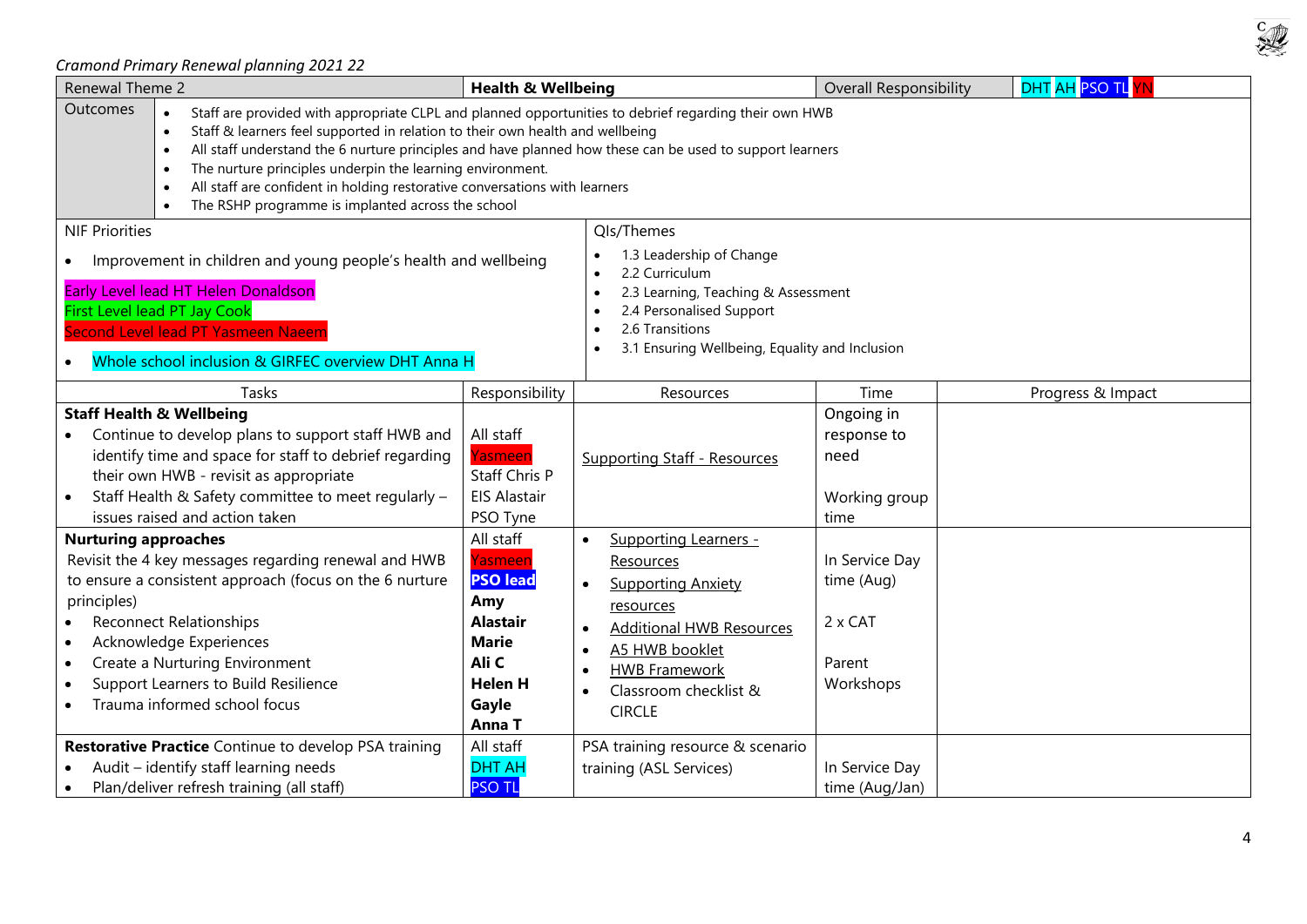

| Resilience, relationships and rights respecting |                                                    |                 | Growing confidence materials      | Aug & Oct  |  |
|-------------------------------------------------|----------------------------------------------------|-----------------|-----------------------------------|------------|--|
|                                                 | Use of resilience prog - whole school.             |                 |                                   | inset      |  |
|                                                 | Flip assemblies - learners leading & their voice   | <b>DHT</b> lead | Paul Dix - both books             |            |  |
|                                                 | Friendship focus and emotional resilience embed    | <b>PSO lead</b> |                                   | Review May |  |
|                                                 | into review of positive behaviour - anti bullying, |                 | Tackling racism & prejudice       | Inset      |  |
|                                                 | equality policy & procedures - I Belong, I am      | Amy Barr        | materials from leadership of race |            |  |
|                                                 | included, I matter.                                | lead HWB        | equality training.                |            |  |
|                                                 | Nurture through nature                             |                 |                                   |            |  |
|                                                 | Trauma informed practice                           | Lesley Davies   |                                   |            |  |
|                                                 | Rights respecting gold level approach              | lain Shewan     |                                   |            |  |
|                                                 | Consistency of staff approach – increase           |                 |                                   |            |  |
|                                                 | expectations of and positive reinforcement of      |                 |                                   |            |  |
|                                                 | expected behaviours.                               |                 |                                   |            |  |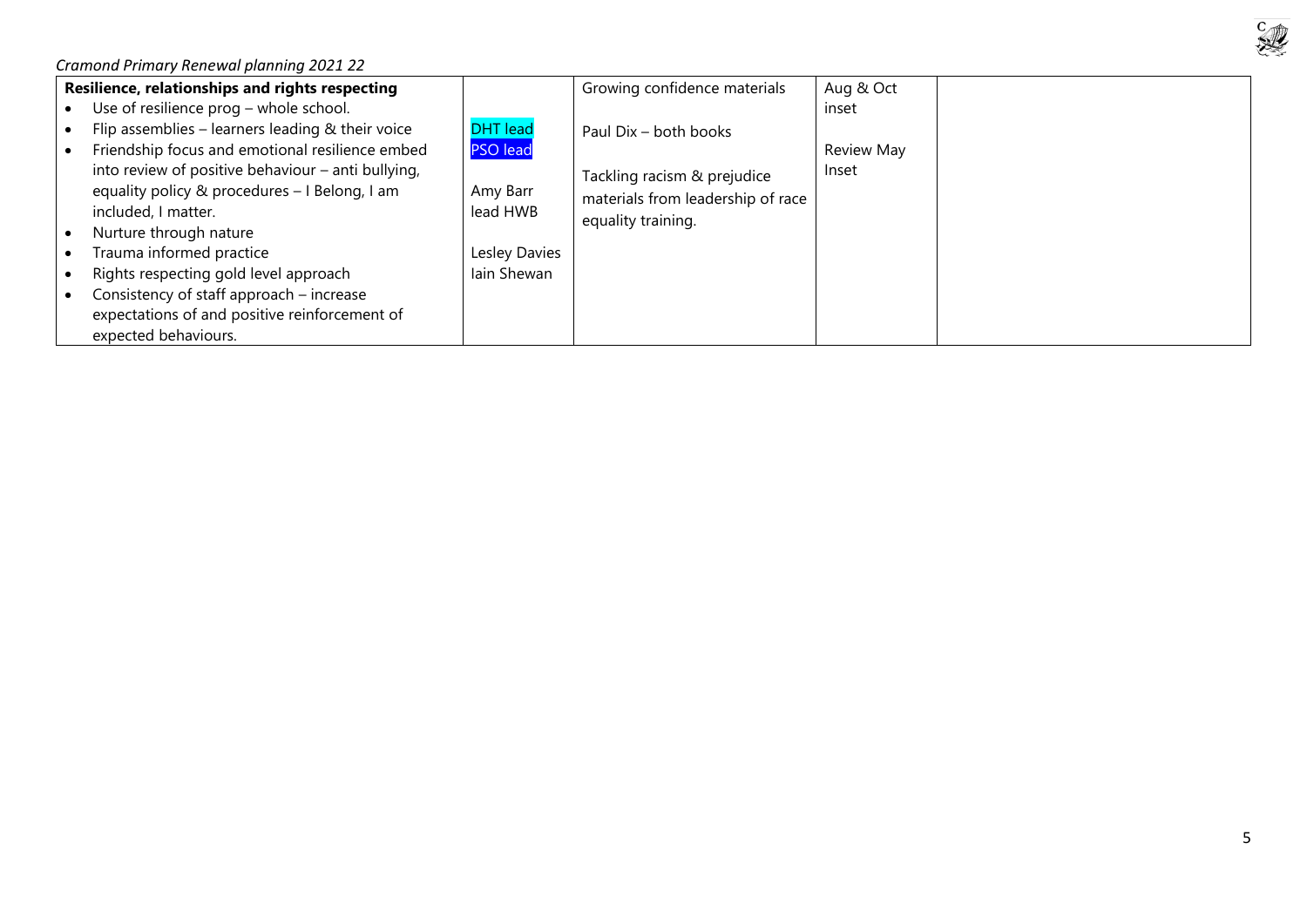

| Renewal Theme 3                                                                                                                                                                                                                                                            |                                                                                                                                                                                                             | <b>Equalities</b>                                                                                                                                                                                                                                       | Overall<br>Responsibility                                                                                                                                                                                                                                                                                                                   | <b>HT YN</b>                                           |                      |  |  |  |  |
|----------------------------------------------------------------------------------------------------------------------------------------------------------------------------------------------------------------------------------------------------------------------------|-------------------------------------------------------------------------------------------------------------------------------------------------------------------------------------------------------------|---------------------------------------------------------------------------------------------------------------------------------------------------------------------------------------------------------------------------------------------------------|---------------------------------------------------------------------------------------------------------------------------------------------------------------------------------------------------------------------------------------------------------------------------------------------------------------------------------------------|--------------------------------------------------------|----------------------|--|--|--|--|
| Outcomes                                                                                                                                                                                                                                                                   | aspiration for all our children<br>There is increased awareness amongst all staff of Equality and Diversity<br>$\bullet$                                                                                    |                                                                                                                                                                                                                                                         | The school has a clear Vision, set of Values and Aims which demonstrate a collective commitment to equality, equity and Children's Rights (UNCRC) and reflect the school community's                                                                                                                                                        |                                                        |                      |  |  |  |  |
|                                                                                                                                                                                                                                                                            |                                                                                                                                                                                                             |                                                                                                                                                                                                                                                         | Ongoing implementation of revised school procedure for preventing and responding to bullying and prejudice.                                                                                                                                                                                                                                 |                                                        |                      |  |  |  |  |
|                                                                                                                                                                                                                                                                            | Improved reporting, recording and monitoring of incidents of bullying and prejudice                                                                                                                         |                                                                                                                                                                                                                                                         |                                                                                                                                                                                                                                                                                                                                             |                                                        |                      |  |  |  |  |
|                                                                                                                                                                                                                                                                            | Pupils say that incidents of bullying and prejudice are dealt with effectively                                                                                                                              |                                                                                                                                                                                                                                                         |                                                                                                                                                                                                                                                                                                                                             |                                                        |                      |  |  |  |  |
|                                                                                                                                                                                                                                                                            | Pupils feel confident to report bullying and prejudice                                                                                                                                                      |                                                                                                                                                                                                                                                         |                                                                                                                                                                                                                                                                                                                                             |                                                        |                      |  |  |  |  |
|                                                                                                                                                                                                                                                                            |                                                                                                                                                                                                             |                                                                                                                                                                                                                                                         | Staff have shared understanding of an inclusive curriculum and decolonised curriculum and what this looks like in practice                                                                                                                                                                                                                  |                                                        |                      |  |  |  |  |
|                                                                                                                                                                                                                                                                            | Reduction in number of reported and recorded incidents of bullying and prejudice                                                                                                                            |                                                                                                                                                                                                                                                         |                                                                                                                                                                                                                                                                                                                                             |                                                        |                      |  |  |  |  |
| <b>NIF Priorities</b>                                                                                                                                                                                                                                                      |                                                                                                                                                                                                             | Qls/Themes                                                                                                                                                                                                                                              |                                                                                                                                                                                                                                                                                                                                             |                                                        |                      |  |  |  |  |
| Improvement in attainment, particularly in<br>literacy and numeracy<br>Closing the attainment gap between the<br>$\bullet$<br>most and least disadvantaged children and<br>young people<br>Improvement in Children and Young<br>$\bullet$<br>People's Health and Wellbeing |                                                                                                                                                                                                             | $\bullet$<br>$\bullet$<br>2.3 Learning and engagement<br>$\bullet$<br>2.3 Quality of teaching<br>$\bullet$<br>2.5 Engaging families in learning<br>3.2 Attainment in literacy and numeracy<br>3.2 Overall quality of learners' achievement<br>$\bullet$ | 1.1 Analysis and evaluation of intelligence and data<br>1.3 Strategic planning for continuous improvement<br>1.5 Management of resources to support equity                                                                                                                                                                                  |                                                        |                      |  |  |  |  |
|                                                                                                                                                                                                                                                                            | Tasks                                                                                                                                                                                                       | Responsibility                                                                                                                                                                                                                                          | Resources                                                                                                                                                                                                                                                                                                                                   | Time                                                   | Progress<br>& Impact |  |  |  |  |
| <b>Staff equalities training</b><br>Provide opportunities for staff to build on core<br>training (CECiL Equality and Diversity modules)<br>by using GTCS professional learning modules<br>on their Equality and Diversity Hub and/or<br>other training                     |                                                                                                                                                                                                             | <b>SLT</b><br>All staff<br><b>HT</b> lead<br><b>Yasmeen PT</b>                                                                                                                                                                                          | <b>CECIL Equality and Diversity Modules (Sharepoint)</b><br>GTCS Equality and Diversity Hub:<br>https://www.gtcs.org.uk/professional-update/equality-diversity-<br>hub.aspx<br>Equalities Tile: Professional Learning section<br>https://cityofedinburgheducation.sharepoint.<br>com/sites/EdinburghLearns/Equalities/ ProfessionalLearning | $WTA - 3$<br>hours<br>In Service<br>Day time<br>(PSAs) |                      |  |  |  |  |
| <b>Vision, Values &amp; Aims</b>                                                                                                                                                                                                                                           |                                                                                                                                                                                                             |                                                                                                                                                                                                                                                         |                                                                                                                                                                                                                                                                                                                                             |                                                        |                      |  |  |  |  |
| $\bullet$                                                                                                                                                                                                                                                                  | Class councils established - reps on rota<br>meeting monthly Monday with HT & DHT.<br>Link to assemblies and working parties<br>Pupil voice in all working parties<br>Use of OUR HIGOS & Learner Engagement | All staff & School<br>community<br>HT & DHT                                                                                                                                                                                                             |                                                                                                                                                                                                                                                                                                                                             | In Service<br>Day time<br>(Jan/May)                    |                      |  |  |  |  |
|                                                                                                                                                                                                                                                                            | refresh VVA - input from all stakeholders                                                                                                                                                                   | PT level leads.                                                                                                                                                                                                                                         |                                                                                                                                                                                                                                                                                                                                             |                                                        |                      |  |  |  |  |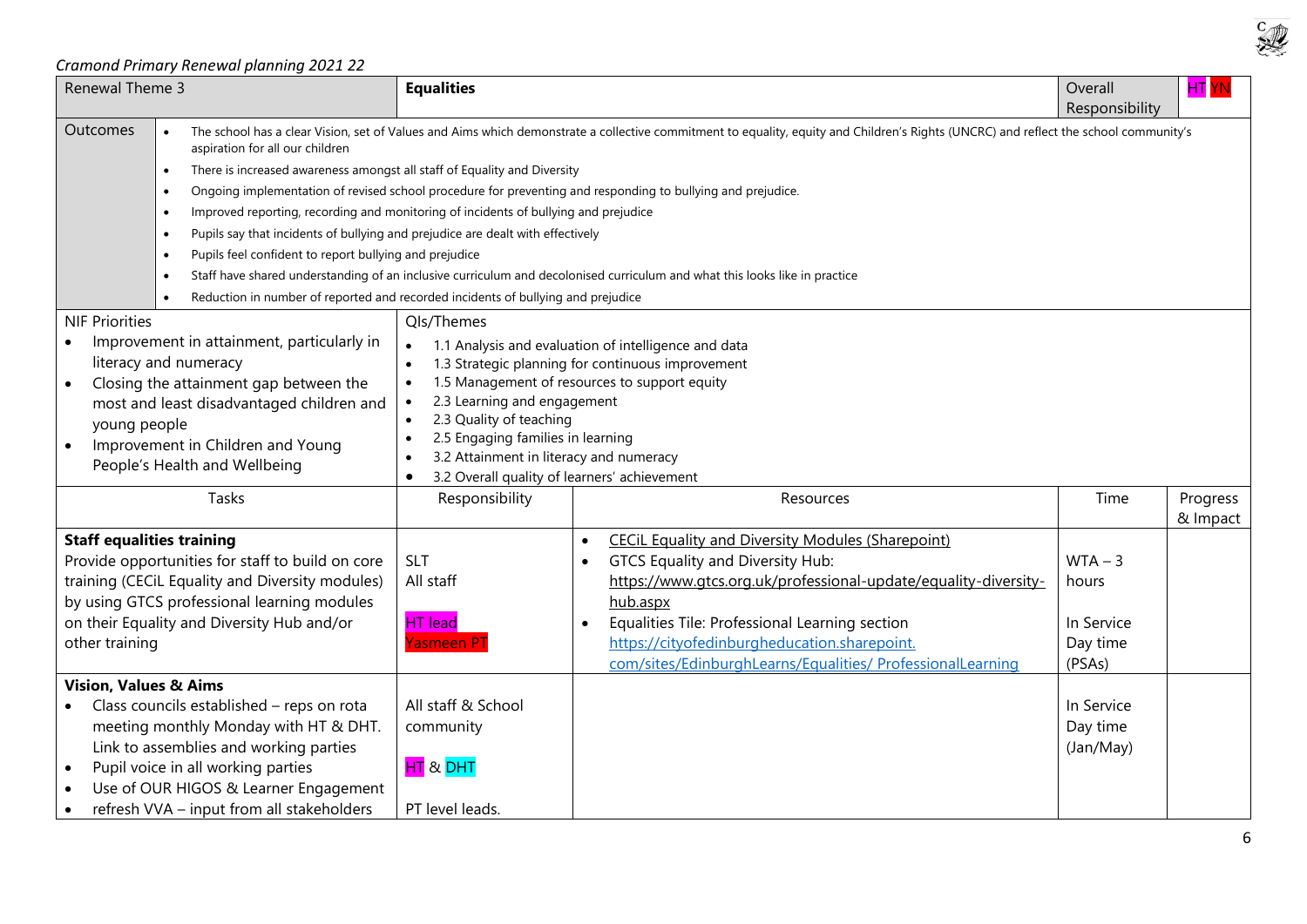#### *Cramond Primary Renewal planning 2021 22* **Inclusive curriculum** Provide opportunities for staff to develop their knowledge of an inclusive curriculum and decolonised curriculum what this looks like in practice. Early Level lead HT Helen Donaldson First Level lead PT Jay Cook Second Level lead PT Yasmeen Naeem Whole school inclusion & GIRFEC overview DHT Anna H Teaching staff Equalities group to lead Amy Barr lead Equity Lesley Davies Iain Shewan See guidance for QI 2.2 Curriculum on SharePoint https://cityofedinburgheducation.sharepoint. com/sitesEdinburghLearns/Equalities/ InclusiveCurriculum https://cityofedinburgheducation.sharepoint. com/sites /EdinburghLearns/Equalities/ ProfessionalLearning Equalities Newsletter (bi-monthly), Equalities Staff Reference Group Working party time 1 CAT session **Responding to bullying & prejudice** Review and implement revised school procedure for preventing and responding to bullying and prejudice to ensure improved reporting and recording of incidents • Consult with Pupil Equalities Group and Parent Council to review current antibullying policy and update in line with strengthened and revised authority procedure for 'Preventing and Responding to Bullying and Prejudice', including tackling racist incidents • create a pupil friendly version, share with classes All staff Equalities coordinator (Amy B), staff equalities group and pupil equalities group to lead DHT overall lead [https://cityofedinburgheducation.sharepoint.com/sites/Edinb](https://cityofedinburgheducation.sharepoint.com/sites/EdinburghLearns/Equalities/Anti-bullying) [urghLearns/Equalities/Anti-bullying](https://cityofedinburgheducation.sharepoint.com/sites/EdinburghLearns/Equalities/Anti-bullying) [EHRC Using data to inform and evaluate anti-bullying](https://cityofedinburgheducation.sharepoint.com/sites/EdinburghLearns/Equalities/Anti-bullying/Shared%20Documents/EHRC%20Using-data-to-inform-and-evaluate-anti-bullying-strategies.pdf)  [strategies](https://cityofedinburgheducation.sharepoint.com/sites/EdinburghLearns/Equalities/Anti-bullying/Shared%20Documents/EHRC%20Using-data-to-inform-and-evaluate-anti-bullying-strategies.pdf) By Dec 2021 Working party time CPD x 1 hour (WTA) In Service day time (Oct) **Equalities Issues** Provide opportunities to raise awareness of equalities issues with the wider school community (pupils and parents) • Establish parent/staff equalities group • Pupil Equalities group to plan and deliver assemblies on specific protected characteristics (race, religion and gender) + continued focus on anti-bullying • Continue to promote ASN focus days/weeks linked to Assembly Calendar Equalities coordinator (AB), staff, equalities groups (staff, pupil, parents) [Protected Characteristics Resources](https://cityofedinburgheducation.sharepoint.com/sites/EdinburghLearns/EdinburghLearnsAtHome/Equity%20and%20Support%20for%20Learning/Forms/AllItems.aspx?id=%2Fsites%2FEdinburghLearns%2FEdinburghLearnsAtHome%2FEquity%20and%20Support%20for%20Learning%2FResources%20for%20Equity%20and%20Inclusion%20Renewal%20Planning%2FEqualities%20Resources%2Epdf&parent=%2Fsites%2FEdinburghLearns%2FEdinburghLearnsAtHome%2FEquity%20and%20Support%20for%20Learning%2FResources%20for%20Equity%20and%20Inclusion%20Renewal%20Planning) Material Studies Assessment Resources party time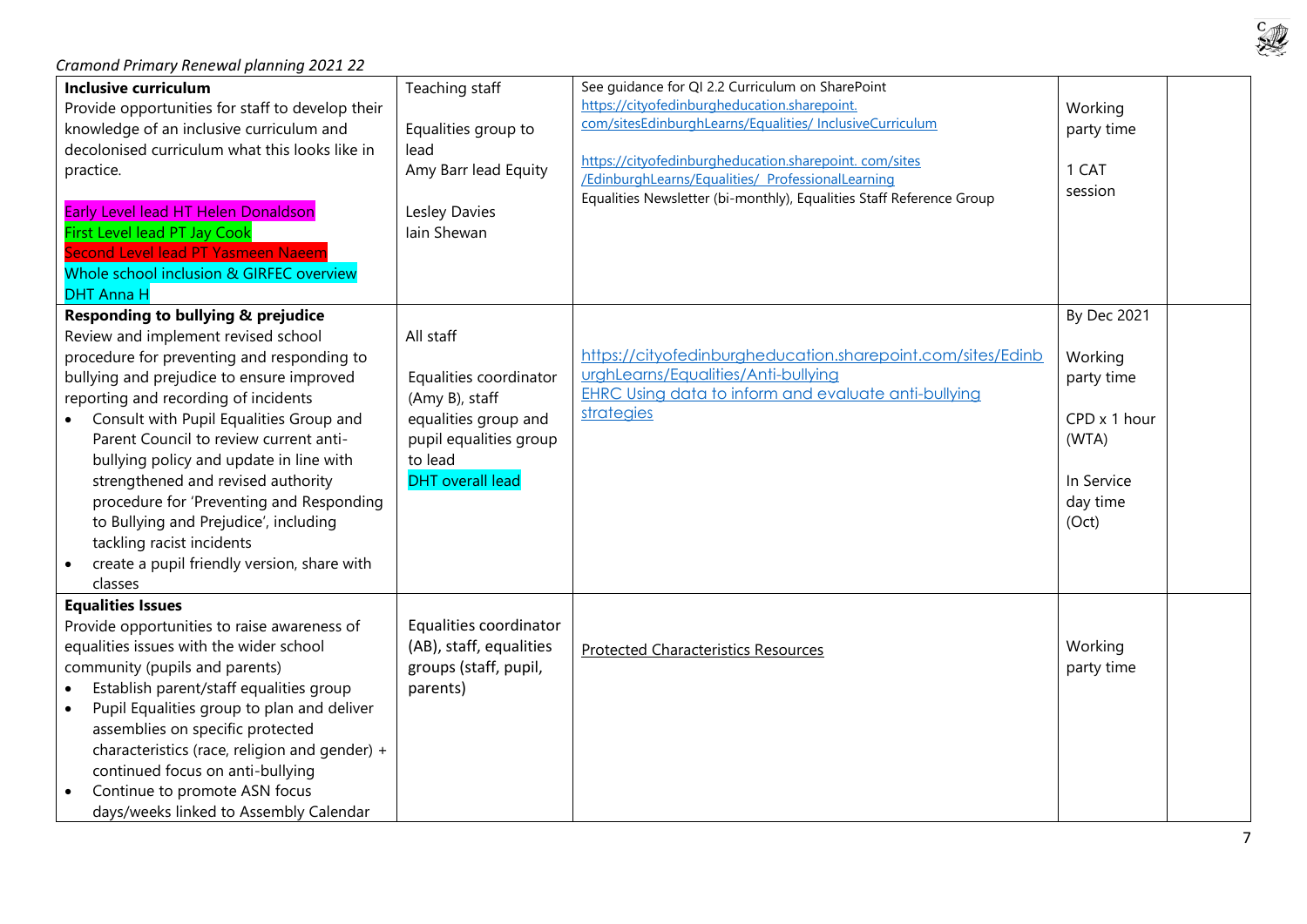

| Renewal Theme 4       |                                                                                                   | <b>Equity &amp; Inclusion</b> |                                                                           | Overall Responsibility                                                                                                                                                    | <b>DHT Anna Hughes SfL</b>                        |                   |  |  |  |
|-----------------------|---------------------------------------------------------------------------------------------------|-------------------------------|---------------------------------------------------------------------------|---------------------------------------------------------------------------------------------------------------------------------------------------------------------------|---------------------------------------------------|-------------------|--|--|--|
|                       |                                                                                                   |                               |                                                                           |                                                                                                                                                                           |                                                   | <b>PSO</b>        |  |  |  |
| Outcomes              | $\bullet$                                                                                         |                               |                                                                           | All staff are clear about their role in supporting the national drive for equity and the closing of the poverty-related attainment gap                                    |                                                   |                   |  |  |  |
|                       | Reduction in the poverty related attainment gap in literacy and numeracy<br>$\bullet$             |                               |                                                                           |                                                                                                                                                                           |                                                   |                   |  |  |  |
|                       | $\bullet$                                                                                         |                               |                                                                           | Arrangements for Nurture and Wellbeing have been reviewed to identify strengths and next steps                                                                            |                                                   |                   |  |  |  |
|                       |                                                                                                   |                               |                                                                           | The school has established key actions to ensure that all pupils are supported and included so they can participate in a suitable learning environment, with a particular |                                                   |                   |  |  |  |
|                       | focus on Care Experienced and learners with Additional Support Needs                              |                               |                                                                           |                                                                                                                                                                           |                                                   |                   |  |  |  |
|                       | The UNCRC is understood by all and Children's Rights are at the heart of school life<br>$\bullet$ |                               |                                                                           |                                                                                                                                                                           |                                                   |                   |  |  |  |
| <b>NIF Priorities</b> |                                                                                                   |                               |                                                                           | Qls/Themes                                                                                                                                                                |                                                   |                   |  |  |  |
|                       | Improvement in attainment, particularly in literacy and numeracy                                  |                               |                                                                           | 1.1 Analysis and evaluation of intelligence and data<br>$\bullet$                                                                                                         |                                                   |                   |  |  |  |
| $\bullet$             | Closing the attainment gap between the most and least                                             |                               |                                                                           |                                                                                                                                                                           | 1.3 Strategic planning for continuous improvement |                   |  |  |  |
|                       | disadvantaged children and young people                                                           |                               |                                                                           | 1.5 Management of resources to support equity                                                                                                                             |                                                   |                   |  |  |  |
|                       | Improvement in Children and Young People's Health and Wellbeing                                   |                               | 2.3 Learning and engagement                                               |                                                                                                                                                                           |                                                   |                   |  |  |  |
|                       |                                                                                                   |                               | 2.3 Quality of teaching<br>2.5 Engaging families in learning<br>$\bullet$ |                                                                                                                                                                           |                                                   |                   |  |  |  |
|                       |                                                                                                   |                               |                                                                           | 3.2 Attainment in literacy and numeracy                                                                                                                                   |                                                   |                   |  |  |  |
|                       |                                                                                                   |                               |                                                                           | 3.2 Overall quality of learners' achievement<br>$\bullet$                                                                                                                 |                                                   |                   |  |  |  |
| Tasks                 |                                                                                                   | Responsibility                |                                                                           | Resources                                                                                                                                                                 | Time                                              | Progress & Impact |  |  |  |
| <b>Equity</b>         |                                                                                                   |                               | $\bullet$                                                                 | Leadership for Equity CLPL offer (pq 9 of this                                                                                                                            |                                                   |                   |  |  |  |
|                       | Staff are clear about their role in                                                               | <b>SLT</b>                    |                                                                           | document)                                                                                                                                                                 | <b>WTA</b>                                        |                   |  |  |  |
|                       | supporting the national drive for equity                                                          | All staff                     | $\bullet$                                                                 | CEC 1 in 5 Top Tips for Schools                                                                                                                                           |                                                   |                   |  |  |  |
|                       | and the closing of the poverty-related                                                            |                               | $\bullet$                                                                 | <b>CEC Raising Awareness of Child Poverty document</b>                                                                                                                    |                                                   |                   |  |  |  |
|                       | attainment gap                                                                                    | <b>DHT</b>                    | $\bullet$                                                                 | Achieving Excellence and Equity 2021 National                                                                                                                             |                                                   |                   |  |  |  |
|                       |                                                                                                   | <b>PSO</b>                    |                                                                           | <b>Improvement Framework and Improvement Plan</b>                                                                                                                         |                                                   |                   |  |  |  |
|                       | Implement PEF plan                                                                                | JC 1 <sup>st</sup> level      |                                                                           |                                                                                                                                                                           |                                                   |                   |  |  |  |
|                       |                                                                                                   | YN 2 <sup>nd</sup> leve       |                                                                           |                                                                                                                                                                           |                                                   |                   |  |  |  |
| Equity $-1$ in 5      |                                                                                                   |                               | $\bullet$                                                                 | CEC 1 in 5 Top Tips for Schools                                                                                                                                           |                                                   |                   |  |  |  |
|                       | Ensure that sensitive action taken at all                                                         | DHT/Staff                     | $\bullet$                                                                 | <b>CEC Raising Awareness of Child Poverty document</b>                                                                                                                    | Working party                                     |                   |  |  |  |
|                       | levels to remove unintended barriers                                                              | Equity working                | $\bullet$                                                                 | Leadership for Equity CLPL Offer                                                                                                                                          | time                                              |                   |  |  |  |
|                       | (including financial) to participation,                                                           | group to lead<br>AB           |                                                                           | https://cpaq.org.uk/scotland/CoSD/evaluation                                                                                                                              |                                                   |                   |  |  |  |
|                       | engagement and access to wider learning                                                           |                               |                                                                           | National Improvement Hub - Stirling Outcomes                                                                                                                              | In Service Day                                    |                   |  |  |  |
|                       | opportunities, in light of the increase in the                                                    | All staff                     |                                                                           | and Measures Toolkit                                                                                                                                                      | Time (Jan)                                        |                   |  |  |  |
|                       | number of families affected by poverty                                                            |                               |                                                                           |                                                                                                                                                                           |                                                   |                   |  |  |  |
| post-COVID 19.        |                                                                                                   |                               |                                                                           |                                                                                                                                                                           |                                                   |                   |  |  |  |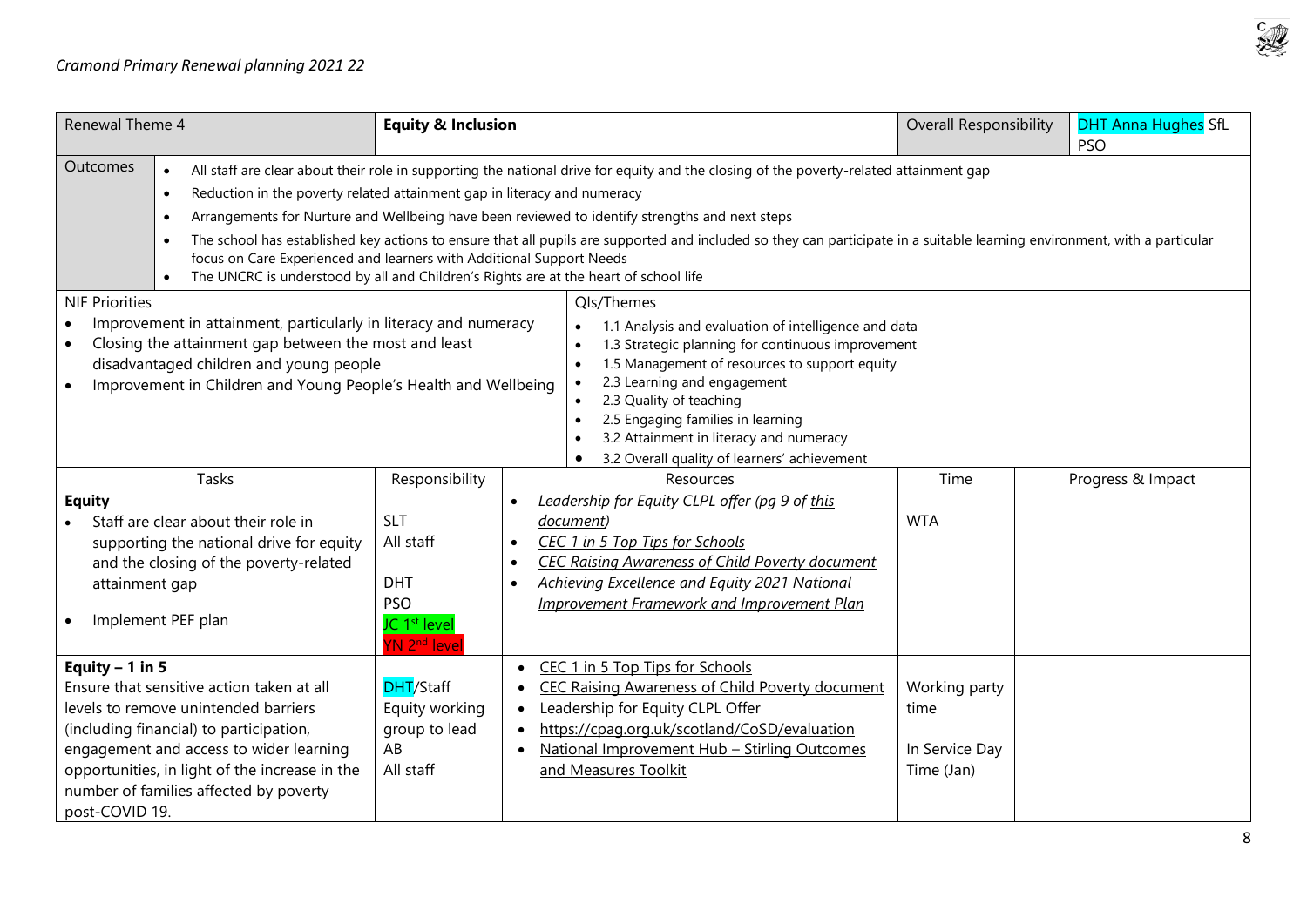$\mathbb{Z}$  $\mathcal{C}$ 

| Staff Equity (1 in 5) group continue to<br>review COSD, plan pupil consultation-<br>create action plan<br>Establish Staff/parent COSD group<br>$\bullet$<br>Establish pupil COSD group<br><b>Inclusion</b><br>Review arrangements for Nurture and<br>Wellbeing using Principles of Inclusion<br>Establish improvement actions required<br>to support Wellbeing and Nurture<br>Set out measurable targets for<br>improvement based on attendance,<br>attainment, achievement, exclusions<br>and rights.<br>Plan most effective use of covid recovery<br>funding to target additional SfL teaching<br>provision along with play therapy<br>partnership with Sharon McGhee team. | <b>DHT</b><br><b>PSO</b><br>Yasmeer<br>Aileen SfL &<br>Catriona CR <sup>*</sup><br>Amy<br><b>Alastair</b><br><b>Marie</b><br>Ali C<br><b>Helen H</b><br>Gayle<br>Anna T | CIRCLE resource to support Inclusive Learning and<br>Collaborative Working (Primary and Secondary)<br>https://education.gov.scot/improvement/learning-<br>resources /circle-resource-to-support-inclusive-learning-<br>and-collaborative-working/<br>Included, Engaged and Involved Part 1<br>https://www.gov.scot/publications/included-engaged-<br>involved-part-1 -positive-approach-promotion-<br>management-attendance-scottish-schools/<br>Edinburgh Learns Inclusion Hub<br>$\bullet$<br>https://cityofedinburgheducation.sharepoint.com<br>/sites/365CentralResources/inclusionhub/SitePages/Home<br>aspx.<br>Edinburgh Learns: Health, Wellbeing and Resilience Plan<br>https://cityofedinburgheducation.sharepoint.com/:w:/r/<br>sites/EdinburghLearns/EdinburghLearnsAtHome/ layouts/<br>15/ Doc.aspx? sourcedoc=%7BAE08D67F-37D6-4561-<br>AE53-8EC593C05047%7D&file=<br>Renewal%20Plan%20Page%20-<br>%20Health%2C%20Wellbeing%20and%20Resilience1.<br>docx&action =default&mobileredirect=true | In Service Day<br>time (Aug)<br>SLT/SfL<br>teacher &<br>PSO meetings |  |
|-------------------------------------------------------------------------------------------------------------------------------------------------------------------------------------------------------------------------------------------------------------------------------------------------------------------------------------------------------------------------------------------------------------------------------------------------------------------------------------------------------------------------------------------------------------------------------------------------------------------------------------------------------------------------------|-------------------------------------------------------------------------------------------------------------------------------------------------------------------------|------------------------------------------------------------------------------------------------------------------------------------------------------------------------------------------------------------------------------------------------------------------------------------------------------------------------------------------------------------------------------------------------------------------------------------------------------------------------------------------------------------------------------------------------------------------------------------------------------------------------------------------------------------------------------------------------------------------------------------------------------------------------------------------------------------------------------------------------------------------------------------------------------------------------------------------------------------------------------------------------------------|----------------------------------------------------------------------|--|
| <b>UNCRC</b><br>Ensure the UNCRC is fully taken into<br>account<br>Plan and identify next steps, including<br>professional learning.<br>Refresh focus responsible citizen - link<br>to global citizenship, eco work etc                                                                                                                                                                                                                                                                                                                                                                                                                                                       | All staff<br>AB lead RRS<br>LD IS<br>citizenship<br>working party                                                                                                       | Children's Rights and Wellbeing Impact Assessment.<br>Link to refreshed curriculum<br>$\bullet$<br>Flipped assemblies - current affairs<br>$\bullet$<br>Activism - link to responsible citizens focus<br>$\bullet$                                                                                                                                                                                                                                                                                                                                                                                                                                                                                                                                                                                                                                                                                                                                                                                         | Working party<br>time<br>Oct Inset<br>2 x CAT                        |  |